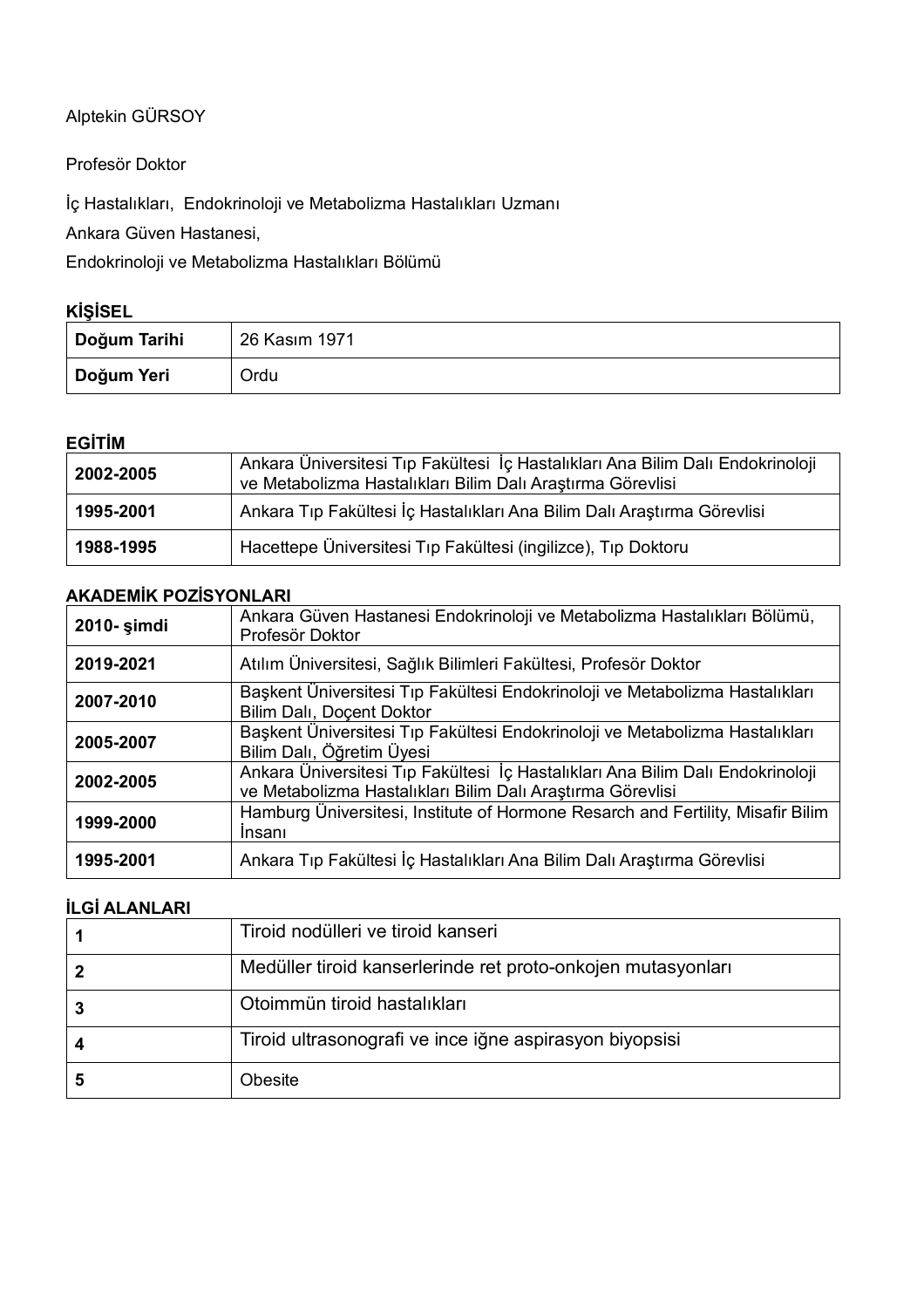# **YAYINLAR**

| $\mathbf{1}$   | Soylu L, Aydin OU, Ozbas S, Bilezikci B, Ilgan S, Gursoy A, Kocak S. The impact of the mul-      |  |
|----------------|--------------------------------------------------------------------------------------------------|--|
|                | tifocality and subtypes of papillary thyroid carcinoma on central compartment lymph node me-     |  |
|                | tastasis. Eur Rev Med Pharmacol Sci. 2016 Oct;20(19):3972-3979.                                  |  |
|                |                                                                                                  |  |
| $\overline{2}$ | Aydin OU, Soylu L, Ozbas S, Ilgan S, Bilezikci B, Gursoy A, Sengezer T, Kocak S. Eur Rev         |  |
|                | Med Pharmacol Sci. 2016 May; 20(9): 1781-7. The risk of hypoparathyroidism after central         |  |
|                | compartment lymph node dissection in the surgical treatment of pT1, N0 thyroid papillary car-    |  |
|                | cinoma.                                                                                          |  |
| 3              | Aydoğan Bİ, Yüksel B, Tuna MM, Navdar Başaran M, Akkurt Kocaeli A, Ertörer ME, Aydın K,          |  |
|                | Güldiken S, Şimşek Y, Cihan Karaca Z, Yılmaz M, Aktürk M, Anaforoğlu İ, Kebapçı N, Duran         |  |
|                | C, Taşlıpınar A, Kulaksızoğlu M, Gürsoy A, Dağdelen S, Erdoğan MF. Distribution of RET           |  |
|                | Mutations and Evaluation of Treatment Approaches in Hereditary Medullary Thyroid Carci-          |  |
|                | noma in Turkey. J Clin Res Pediatr Endocrinol. 2016 Mar 5;8(1):13-20.                            |  |
| 4              | Anil C, Kut A, Atesagaoglu B, Nar A, Bascil Tutuncu N, Gursoy A. Metformin Decreases Thy-        |  |
|                | roid Volume and Nodule Size in Subjects with Insulin Resistance: A Preliminary Study. Med        |  |
|                | Princ Pract. 2016;25(3):233-6.                                                                   |  |
| 5              | Kut A, Kalli H, Anil C, Mousa U, Gursoy A. Knowledge, attitudes and behaviors of physicians      |  |
|                | towards thyroid disorders and iodine requirements in pregnancy. J Endocrinol Invest 2015.        |  |
| 6              | Anil C, Guney T, Gursoy A. The prevalence of benign breast diseases in patients with no-         |  |
|                | dular goiter and Hashimoto's thyroiditis. J Endocrinol Invest 2015.                              |  |
| $\overline{7}$ | Duran AO, Anil C, Gursoy A, Nar A, Inanc M, Bozkurt O, Tutuncu NB. Thyroid volume in pati-       |  |
|                | ents with glucose metabolism disorders. Arq Bras Endocrinol Metabol 2014.                        |  |
| 8              | Ilgan S, Ozbas S, Bilezikci B, Sengezer T, Aydin OU, Gursoy A, Kocak S. Radioguided occult       |  |
|                | lesion localization for minimally invasive parathyroidectomy: technical consideration and feasi- |  |
|                | bility. Nucl Med Commun. 2014.                                                                   |  |
| 9              | Duran AO, Anil C, Gursoy A, Nar A, Altundag O, Inanc M, Bozkurt O, Tutuncu NB. The relati-       |  |
|                | onship between thyroid volume and malignant thyroid disease. Med Oncol 2014.                     |  |
| 10             | Anil C, Akkurt A, Ayturk S, Kut A, Gursoy A. Impaired glucose metabolism is a risk factor for    |  |
|                | increased thyroid volume and nodule prevalence in a mild-to-moderate iodine deficient area.      |  |
|                | Metabolism 2013.                                                                                 |  |
| 11             | Duran AO, Anil C, Gursoy A, Nar A, Altundag O, Tutuncu NB. The relationship between glu-         |  |
|                | cose metabolism disorders and malignant thyroid disease. Int J Clin Oncol 2013.                  |  |
| 12             | Mousa U, Gursoy A, Ozdemir H, Moray G. Medullary thyroid carcinoma in a patient with Has-        |  |
|                | himoto's thyroiditis diagnosed by calcitonin washout from a thyroid nodule. Diagn Cytopathol     |  |
|                | 2013.                                                                                            |  |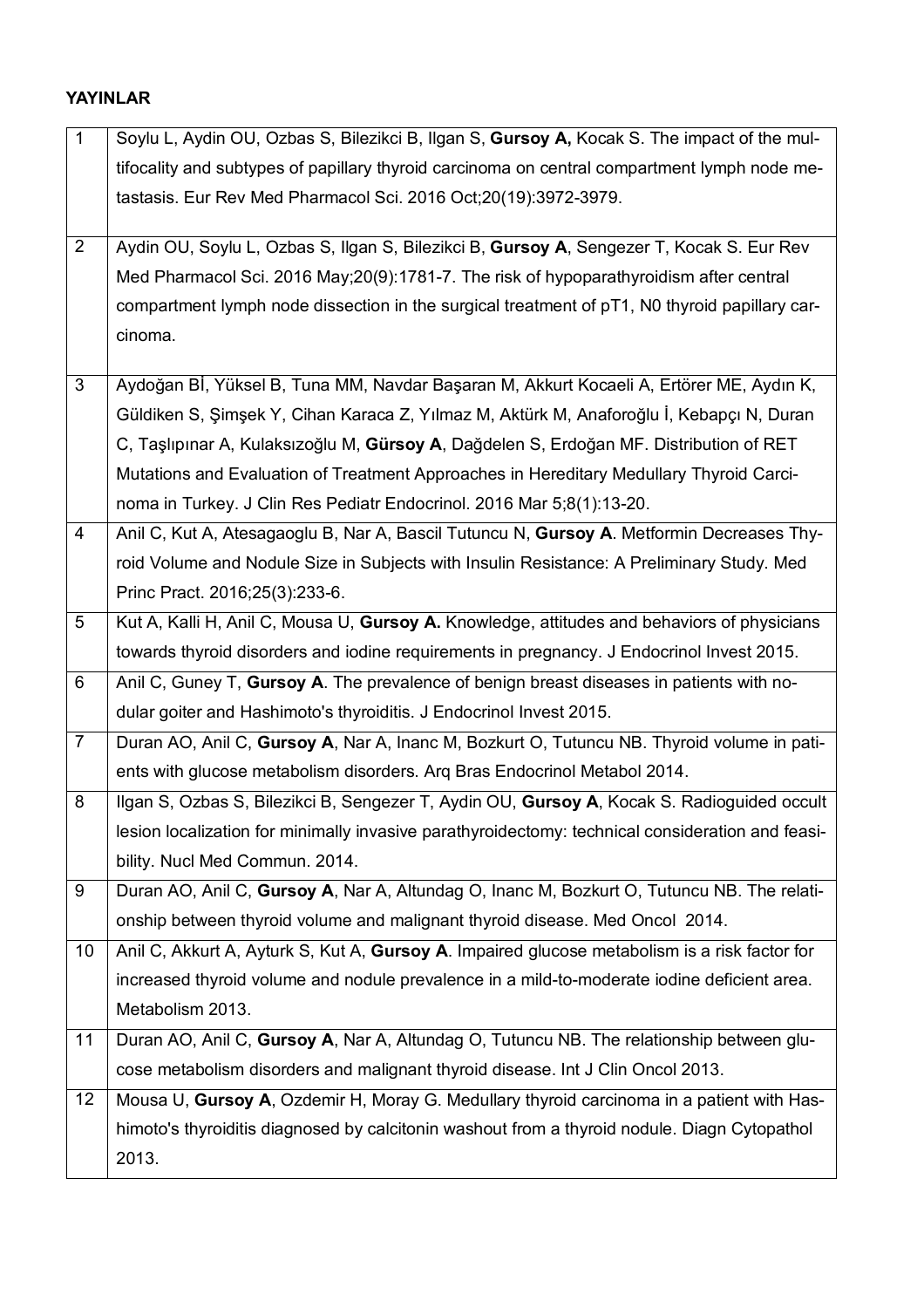| 13                                                                                        | Küpeli E, Ulubay G, Ulasli SS, Sahin T, Erayman Z, Gürsoy A. Metabolic syndrome is associ-       |  |
|-------------------------------------------------------------------------------------------|--------------------------------------------------------------------------------------------------|--|
|                                                                                           | ated with increased risk of acute exacerbation of COPD: a preliminary study. Endocrine 2010.     |  |
| 14                                                                                        | Gursoy A., Anil C., Erismis B., Ayturk S. Fine needle aspiration biopsy of a thyroid nodule: A   |  |
|                                                                                           | comparison of diagnostic performance of experienced and inexperienced physicians. Endoc-         |  |
|                                                                                           | rine Practice 2010.                                                                              |  |
| 15                                                                                        | Gursoy A. Rising thyroid cancer incidence in the world might be related to insulin resistance.   |  |
|                                                                                           | Medical Hypotheses 2010.                                                                         |  |
| 16                                                                                        | Ayturk S., Gursoy A., Kut A., Anil C., Nar A., Tutuncu N.B. Metabolic syndrome and its com-      |  |
|                                                                                           | ponents are associated with increased thyroid volume and nodule prevalence in a mild-to-mo-      |  |
|                                                                                           | derate iodine-deficient area. European Journal of Endocrinology 2009.                            |  |
| 17                                                                                        | Anil C, Goksel S, Gursoy A. Hashimoto's Thyroiditis Is Not Associated with Increased Risk of     |  |
|                                                                                           | Thyroid Cancer in Patients with Thyroid Nodules: A Single-Center Prospective Study. Thyroid      |  |
|                                                                                           | 2010                                                                                             |  |
| 18                                                                                        | Kut A, Gursoy A, Senbayram S, Bayraktar N, Budakoglu II, Akgun HS. Iodine intake is still        |  |
|                                                                                           | inadequate among pregnant women eight years after mandatory iodination of salt in Turkey.        |  |
|                                                                                           | Journal of Endocrinological Investigation 2010.                                                  |  |
| 19                                                                                        | Torun A.N., Gursoy A., Tutuncu N.B., Demirag N.G. Familial thrombocytopenia associated           |  |
|                                                                                           | with ovarian agenesis, umbilical hernia, bicuspid aortic valve, patent ductus arteriosus and     |  |
|                                                                                           | epilepsia. Turkish Journal of Hematology 2009.                                                   |  |
| 20                                                                                        | Sahin M., Sade L.E., Tutuncu N.B., Gursoy A., Kabapcilar L., Muderrisoglu H., Guvener N.D.       |  |
|                                                                                           | Systolic pulmonary artery pressure and echocardiographic measurements in patients with           |  |
|                                                                                           | euthyroid Hashimoto's thyroiditis. Journal of Endocrinological Investigation 2010.               |  |
| 21                                                                                        | Nar Demirer A., Ayturk S., Tutuncu N.B., Gursoy A., Pak Y., Demirag N.G. Systolic pulmo-         |  |
|                                                                                           | nary artery pressure and echocardiographic measurements in patients with euthyroid Hashi-        |  |
|                                                                                           | moto's thyroiditis. Experimental and Clinical Endocrinology and Diabetes 2009.                   |  |
|                                                                                           |                                                                                                  |  |
| 22                                                                                        | Sahin M., Gursoy A., Erdogan M.F. Cytotoxic T lymphocyte-associated molecule-4 polymorp-         |  |
|                                                                                           | hism in Turkish patients with Hashimoto thyroiditis. International Journal of Immunogenetics     |  |
|                                                                                           | 2009.                                                                                            |  |
| 23                                                                                        | Gursoy A., Anil C., Tutuncu N.B., Nar A., Ayturk S.Comparison of the analgesic efficacy of       |  |
|                                                                                           | lidocaine/prilocaine (EMLA) cream and needle-free delivery of lidocaine during fine-needle as-   |  |
| piration biopsy of thyroid nodules. Turkish Journal of Endocrinology and Metabolism 2009. |                                                                                                  |  |
| 24                                                                                        | Cin M.O., Gursoy A., Morris Y., Aydintug O.T., Kamel N., Gullu S.Prevalence and clinical sig-    |  |
|                                                                                           | nificance of antineutrophil cytoplasmic antibody in Graves' patients treated with propylthioura- |  |
|                                                                                           | cil. International Journal of Clinical Practice 2009.                                            |  |
| 25                                                                                        | Uysal A.R., Sahin M., Gursoy A., Gullu S. Vitamin D receptor gene polymorphism and osteo-        |  |
|                                                                                           | porosis in the Turkish population. Genetic Testing 2008.                                         |  |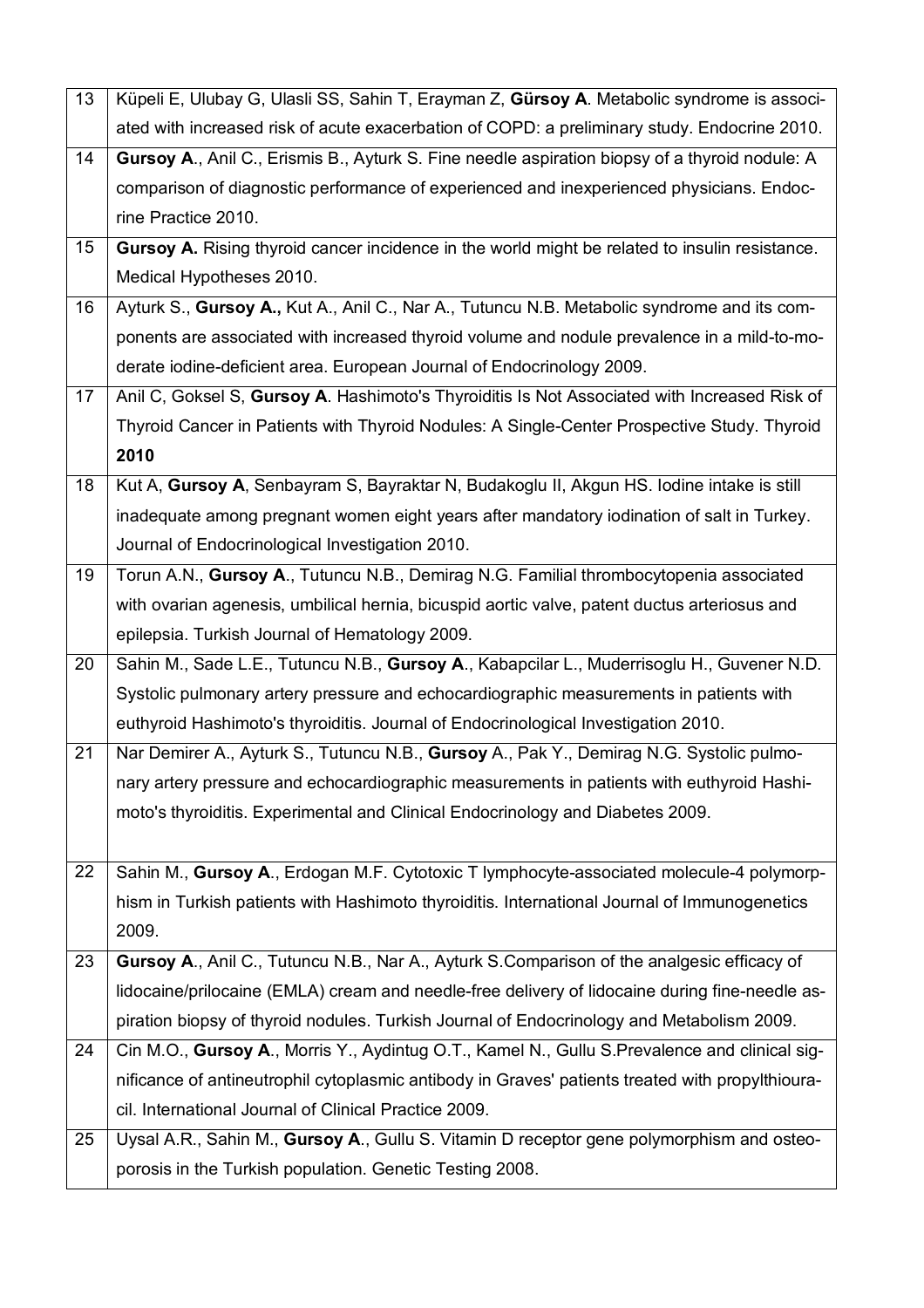| 26 | Gursoy A., Anil C., Unal A.D., Demirer A.N., Tutuncu N.B., Erdogan M.F. Clinical and epide-      |  |
|----|--------------------------------------------------------------------------------------------------|--|
|    | miological characteristics of thyroid hemiagenesis: ultrasound screening in patients with thy-   |  |
|    | roid disease and normal population. Endocrine 2008.                                              |  |
| 27 | Torun A.N., Kulaksizoglu M., Gursoy A. Visual vignette. Systemic lymphoma presenting with        |  |
|    | involvement of the thyroid gland and hypothyroidism. Endocrine practice 2008.                    |  |
| 28 | Gursoy A., Tutuncu N.B., Gencoglu A., Anil C., Demirer A.N., Demirag N.G. Radioactive io-        |  |
|    | dine in the treatment of type-2 amiodarone-induced thyrotoxicosis. Journal of the National Me-   |  |
|    | dical Association 2008.                                                                          |  |
| 29 | Mustafa Şahin, Aslı Doğruk, Mustafa Kulaksızoğlu, Alptekin Gürsoy, Derun Ertuğrul,               |  |
|    | Emre Bozkırlı, Hamiyet Yılmaz, Neslihan Tütüncü, Nilgün Demirağ. Subclinical Hypothyroi-         |  |
|    | dism is not Associated with Hyperhomocysteinyemia. Turkish Journal of Endocrinology and          |  |
|    | Metabolism 2008.                                                                                 |  |
| 30 | Ertugrul D.T., Gursoy A., Sahin M., Unal A.D., Pamuk B., Berberoglu Z., Ayturk S., Tutuncu       |  |
|    | N.B., Demirag N.G. Evaluation of brain natriuretic peptide levels in hyperthyroidism and hy-     |  |
|    | pothyroidism. Journal of the National Medical Association 2008.                                  |  |
| 31 | Demirer A.N., Kemal Y., Gursoy A., Sahin M., Tutuncu N.B. Clinicopathological characteris-       |  |
|    | tics of thyroid cancer in patients on dialysis for end-stage renal disease. Thyroid 2008.        |  |
| 32 | Yilmaz H., Gursoy A., Sahin M., Guvener Demirag N. Acta Diabetologica 2007.Comparison            |  |
|    | of insulin monotherapy and combination therapy with insulin and metformin or insulin and ro-     |  |
|    | siglitazone or insulin and acarbose in type 2 diabetes.                                          |  |
| 33 | Sahin M., Yilmaz H., Gursoy A., Demirel A.N., Tutuncu N.B., Guvener N.D. Gynaecomastia           |  |
|    | in a man and hyperoestrogenism in a woman due to ingestion of nettle (Urtica dioica). New        |  |
|    | Zealand Medical Journal 2007.                                                                    |  |
| 34 | Erdogan M.F., Gursoy A., Gullu S., Aydintug S., Kucuk B., Baskal N., Kamel N., Hoppner W.,       |  |
|    | Erdogan G. Clinical and genetic experience in Turkish multiple endocrine neoplasia type 2 fa-    |  |
|    | milies. Endocrinologist 2007.                                                                    |  |
| 35 | Berberoglu Z., Gursoy A., Bayraktar N., Yazici A.C., Tutuncu N.B., Demirag N.G. Rosiglita-       |  |
|    | zone decreases serum bone-specific alkaline phosphatase activity in postmenopausal diabe-        |  |
|    | tic women. Journal of Clinical Endocrinology and Metabolism 2007.                                |  |
| 36 | Torun A.N.I., Gursoy A., Unal A.D., Demirag N.G. Subclinical Cushing syndrome presenting         |  |
|    | with hypertension and hypokalemia. Endocrinologist 2007.                                         |  |
| 37 | Gursoy A., Ertugrul D.T., Sahin M., Tutuncu N.B., Demirer A.N., Demirag N.G. The analgesic       |  |
|    | efficacy of lidocaine/prilocaine (EMLA) cream during fine-needle aspiration biopsy of thyroid    |  |
|    | nodules. Clinical Endocrinology 2007.                                                            |  |
| 38 | Gursoy A., Ertugrul D.T., Sahin M., Tutuncu N.B., Demirer A.N., Demirag N.G. Needle-free         |  |
|    | delivery of lidocaine for reducing the pain associated with the fine-needle aspiration biopsy of |  |
|    | thyroid nodules: Time-saving and efficacious procedure. Thyroid 2007.                            |  |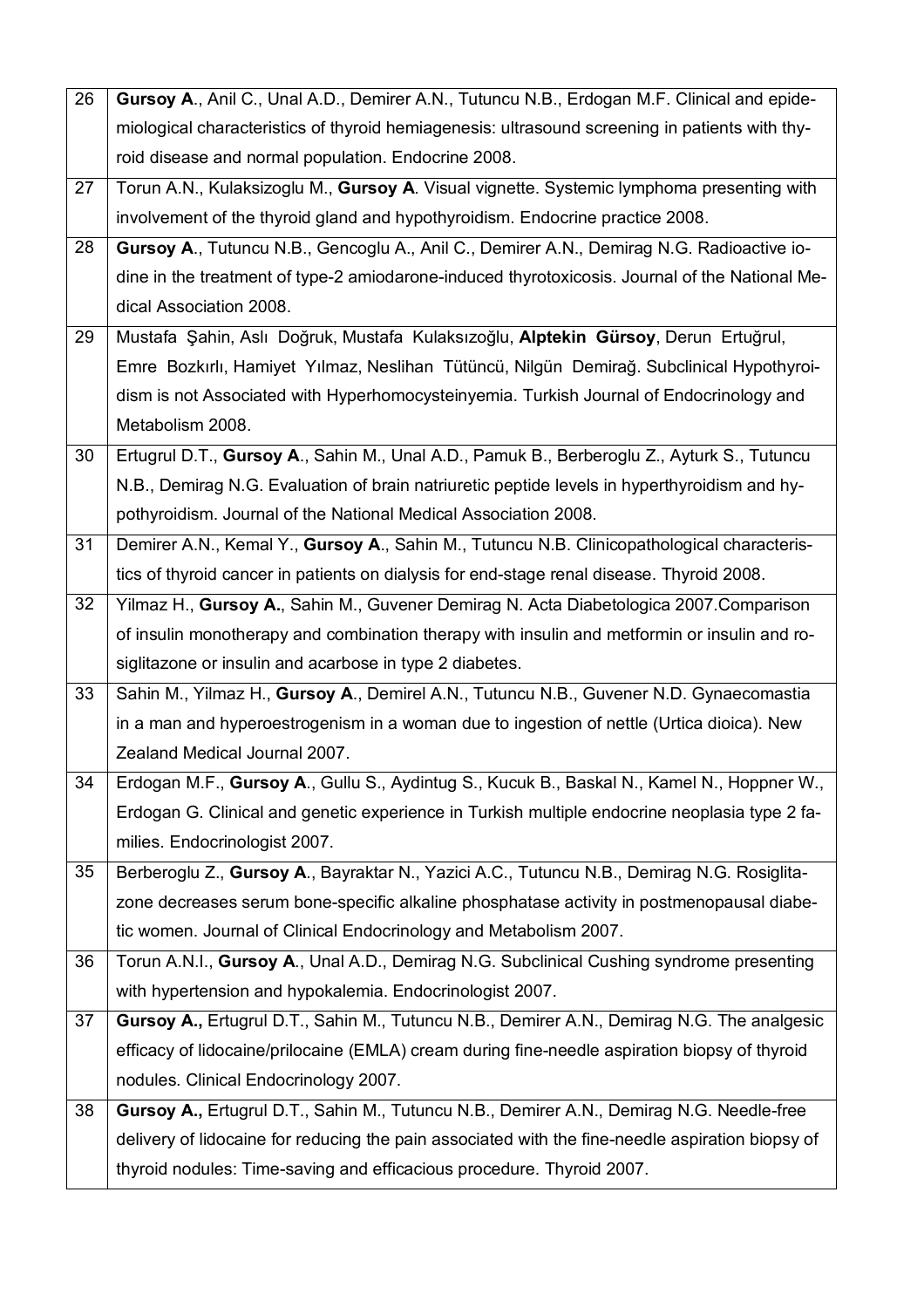| 39 | Cesur M., Bayram F., Kamel N., Corapcioglu D., Gursoy A., Gonen S., Ozduman M., Emral              |
|----|----------------------------------------------------------------------------------------------------|
|    | R., Uysal A.R., Tonyukuk V., Yilmaz A.E. A comparison of glycemic effects of glimepiride, re-      |
|    | paglinide, and insulin glargine in type 2 diabetes mellitus during Ramadan fasting. Diabetes       |
|    | Research and Clinical Practice 2007.                                                               |
| 40 | Gursoy, A., M. F. Erdogan, M. Mine Ozduman Cin, M. Cesur, N. Baskal, "Open-label study             |
|    | for the comparison of metabolic effects of orlistat and sibutramine in women participating in an   |
|    | Obesity management program", Turkish Journal of Endocrinology and Metabolism 2007.                 |
| 41 | Gursoy A., Erdogan M.F., Cin M.O., Cesur M., Baskal N. Comparison of orlistat and sibutra-         |
|    | mine in an obesity management program: Efficacy compliance, and weight regain after non-           |
|    | compliance. Eating and Weight Disorders 2006.                                                      |
| 42 | Erdogan M.F., Gursoy A., Erdogan G. Natural course of benign thyroid nodules in a modera-          |
|    | tely iodine-deficient area. Clinical Endocrinology 2006.                                           |
| 43 | Ayturk S., Gursoy A., Tutuncu N.B., Ertugrul D.T., Demirag N.G. Changes in insulin sensiti-        |
|    | vity and glucose and bone metabolism over time in patients with asymptomatic primary hyper-        |
|    | parathyroidism. Journal of Clinical Endocrinology and Metabolism 2006.                             |
| 44 | Gursoy A., Erdogan M.F., Erdogan G. Significance of the RET proto-oncogene polymorp-               |
|    | hisms in Turkish sporadic medullary thyroid carcinoma patients. Journal of Endocrinological        |
|    | Investigation 2006.                                                                                |
| 45 | Gursoy A., Ertugrul D.T., Pamuk B., Sahin M., Asik M., Yilmaz H., Haydardedeoglu F., Tu-           |
|    |                                                                                                    |
|    | tuncu N.B., Demirag N.G. Mean platelet volume in patients with polycystic ovary disease. Pla-      |
|    | telets 2006.                                                                                       |
| 46 | Erdogan M.F., Gursoy A., Kulaksizoglu M. Long-term effects of elevated gastrin levels on cal-      |
|    | citonin secretion. Journal of Endocrinological Investigation 2006.                                 |
| 47 | Sahin M., Gursoy A., Tutuncu N.B., Guvener D.N. Prevalence and prediction of malignancy            |
|    | in cytologically indeterminate thyroid nodules. Clinical Endocrinology 2006.                       |
| 48 | Cesur M., Gursoy A., Avcioglu U., Erdogan M.F., Corapcioglu D., Kamel N. Thyrotoxic hypo-          |
|    | kalemic periodic paralysis as the first manifestation of interferon-induced Graves disease. Jo-    |
|    | urnal of Clinical Gastroenterology 2006.                                                           |
| 49 | Turhan S., Tulunay C., Cin M.O., Gursoy A., Kilickap M., Dincer I., Candemir B., Gullu S.,         |
|    | Erol C. Effects of thyroxine therapy on right ventricular systolic and diastolic function in pati- |
|    | ents with subclinical hypothyroidism: A study by pulsed wave tissue doppler imaging. Journal       |
|    | of Clinical Endocrinology and Metabolism 2006.                                                     |
| 50 | Ertugrul D.T., Demirag N.G., Gursoy A., Yucel M., Sahin M., Unal A.D., Pamuk B., Berbe-            |
|    | roglu Z., Ayturk S., Tutuncu N.B. Effects of raloxifene on platelet functions in patients with     |
|    | postmenopausal osteoporosis. Platelets 2006.                                                       |
| 51 | Gursoy A., Dogruk Unal A., Ayturk S., Karakus S., Nur Izol A., Bascil Tutuncu N., Guvener          |
|    | Demirag N. Polycythemia as the first manifestation of Cushing's disease. Journal of Endocri-       |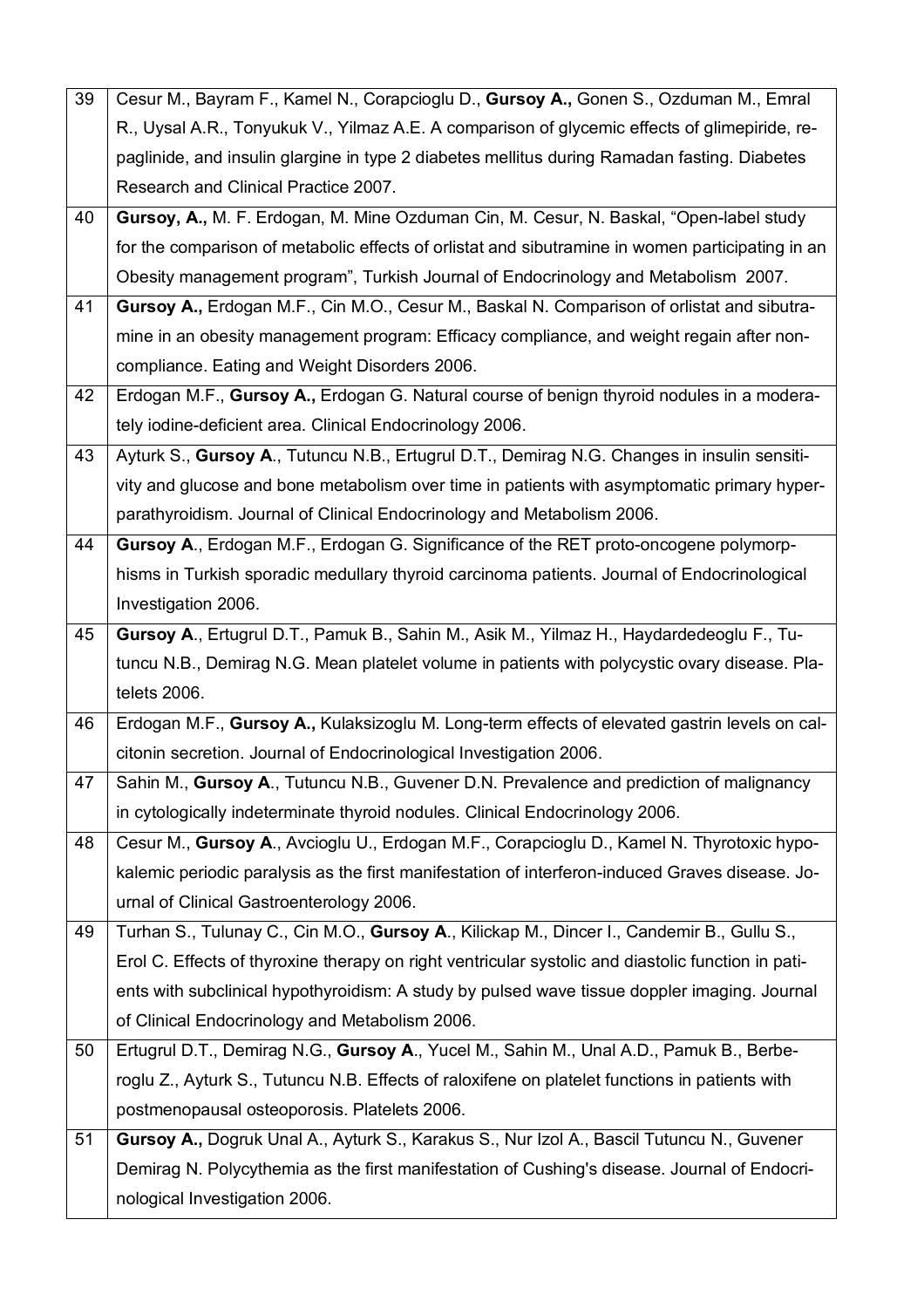| 52 | Erdogan M.F., Gursoy A. Multiple endocrine neoplasia type 2 and sporadic medullary thyroid      |  |
|----|-------------------------------------------------------------------------------------------------|--|
|    | carcinoma: Turkish experience. Pediatric Endocrinology Reviews 2006.                            |  |
| 53 | Gursoy A., Erdogan M.F. Severe pulmonary involvement and pheochromocytoma in atypical           |  |
|    | patient with neurofibromatosis type 1. Endocrine Practice 2006.                                 |  |
| 54 | Gursoy A., Ozduman Cin M., Kamel N., Gullu S. Which thyroid-stimulating hormone level           |  |
|    | should be sought in hypothyroid patients under L-thyroxine replacement therapy? Internatio-     |  |
|    | nal Journal of Clinical Practice 2006.                                                          |  |
| 55 | Ozcelik T., Gullu S., Uz E., Akyerli C.B., Bagislar S., Mustafa C.A., Gursoy A., Akarsu N., To- |  |
|    | runer G., Kamel N. Evidence from autoimmune thyroiditis of skewed X-chromosome inactiva-        |  |
|    | tion in female predisposition to autoimmunity. European Journal of Human Genetics 2006.         |  |
| 56 | Tanaci N., Ertugrul D.T., Sahin M., Yucel M., Olcay I., Demirag N.G., Gursoy A. Postprandial    |  |
|    | lipemia as a risk factor for cardiovascular disease in patients with hypothyroidism. Endocrine  |  |
|    | 2006.                                                                                           |  |
| 57 | Gursoy A., Cesur M., Erdogan M.F., Corapcioglu D., Kamel N. New-onset acute heart failure       |  |
|    | after intravenous glucocorticoid pulse therapy in a patient with Graves' ophthalmopathy. En-    |  |
|    | docrine 2006.                                                                                   |  |
| 58 | Cesur M., Corapcioglu D., Bulut S., Gursoy A., Yilmaz A.E., Erdogan N., Kamel N. Compari-       |  |
|    | son of palpation-guided fine-needle aspiration biopsy to ultrasound-guided fine-needle aspira-  |  |
|    | tion biopsy in the evaluation of thyroid nodules. Thyroid 2006.                                 |  |
| 59 | Erdogan M.F., Gulec B., Gursoy A., Pekcan M., Azal O., Gunhan O., Bayer A. Multiple en-         |  |
|    | docrine neoplasia 2B presenting with Pseudo-Hirschsprung's disease. Journal of the National     |  |
|    | Medical Association 2006.                                                                       |  |
| 60 | Gursoy A., Sahin M., Ertugrul D.T., Berberoglu Z., Sezgin A., Tutuncu N.B., Demirag N.G.Fa-     |  |
|    | milial dilated cardiomyopathy hypergonadotrophic hypogonadism associated with thyroid he-       |  |
|    | miagenesis. American Journal of Medical Genetics 2006.                                          |  |
| 61 | Gursoy A., Erdogan M.F., Kamel N. Severe reversible dilated cardiomyopathy in a patient         |  |
|    | with multiple endocrine neoplasia 2A syndrome. Journal of Endocrinological Investigation        |  |
|    | 2006.                                                                                           |  |
| 62 | Kamel N., Gursoy A., Koseoglulari O., Dincer I., Gullu S.Isolated office hypertension: Asso-    |  |
|    | ciation with target organ damage and cardiovascular risk indices. Journal of the National Me-   |  |
|    | dical Association 2006.                                                                         |  |
| 63 | Faik Erdogan M., Gursoy A., Erdogan G., Kamel N. Radioactive iodine treatment in medullary      |  |
|    | thyroid carcinoma. Nuclear Medicine Communications 2006.                                        |  |
| 64 | Gursoy A., Kulaksizoglu M., Sahin M., Ertugrul D.T., Ozer F., Tutuncu N.B., Demirag N.G.        |  |
|    | Severe hypertriglyceridemia-induced pancreatitis during pregnancy. Journal of the National      |  |
|    | Medical Association 2006.                                                                       |  |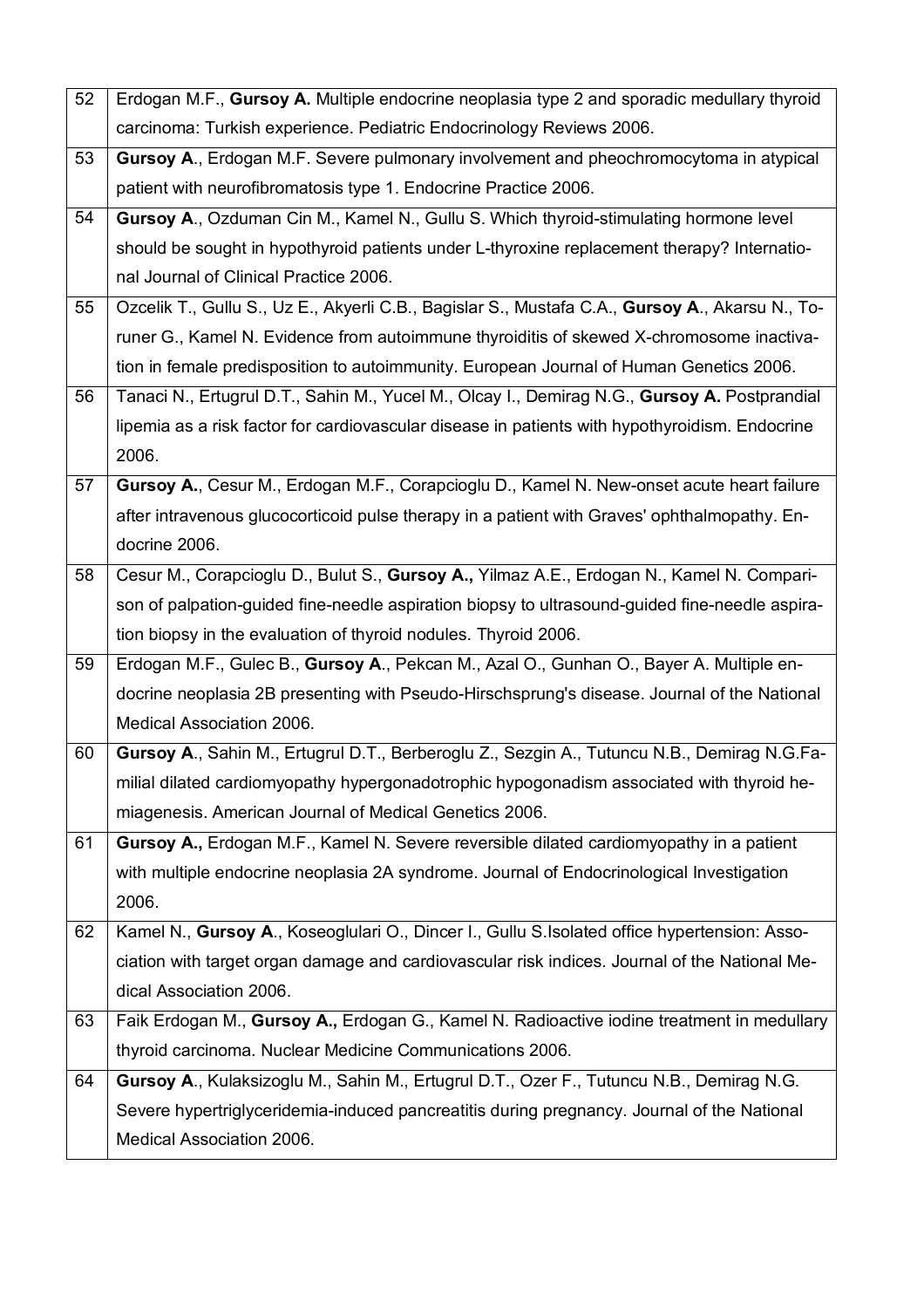| 65 | Yaman O., Akand M., Gursoy A., Erdogan M.F., Anafarta K. The effect of diabetes mellitus       |
|----|------------------------------------------------------------------------------------------------|
|    | treatment and good glycemic control on the erectile function in men with diabetes mellitus-in- |
|    | duced Erectile dysfunction: A pilot study. Journal of Sexual Medicine 2006.                    |
| 66 | Erdogan M.F., Gursoy A, Kadioglu P., Bald M.K., Yetkin I., Kabalak T., Erdogan G.,., Ozgen     |
|    | G., Cakir M., Bayram F., Ersoy R., Algun E., Cetinarslan B., Comlekci A. Ret proto-oncogene    |
|    | mutations in apparently sporadic Turkish medullary thyroid carcinoma patients: Turkmen         |
|    | study. Journal of Endocrinological Investigation 2005.                                         |
| 67 | Gullu S., Gursoy A., Erdogan M.F., Dizbaysak S., Erdogan G., Kamel N. Multiple endocrine       |
|    | neoplasia type 2A/localized cutaneous lichen amyloidosis associated with malignant pheoch-     |
|    | romocytoma and ganglioneuroma. Journal of Endocrinological Investigation 2005.                 |
| 68 | Duzgun N., Morris Y., Gullu S., Gursoy A., Ensari A., Kumbasar O.O., Duman M. Diabetes         |
|    | insipidus presentation before renal and pulmonary features in a patient with Wegener's granu-  |
|    | Iomatosis. rheumatology International 2005.                                                    |
| 69 | Gursoy A., Erdogan M.F., Cin M.O., Cesur M., Baskal N. Effect of sibutramine on blood pres-    |
|    | sure in patients with obesity and well-controlled hypertension or normotension. Endocrine      |
|    | Practice 2005.                                                                                 |
| 70 | Gursoy A., Cesur M., Aktas B., Utkan G., Gedik V.T., Erdogan M.F., Kamel N.Intracranial        |
|    |                                                                                                |
|    | aggressive fibromatosis presenting as panhypopituitarism and diabetes insipidus. Pituitary     |
|    | 2005.                                                                                          |
| 71 | Kamel N., Corapcioglu D., Sahin M., Gursoy A., Kucuk O., Aras G. I-131 therapy for thyroglo-   |
|    | bulin positive patients without anatomical evidence of persistent disease. Journal of Endocri- |
|    | nological Investigation 2004.                                                                  |

### **CITATIONS**

| Sum of times cited without self-citations<br>(ISI Web of Science): | 1117 |
|--------------------------------------------------------------------|------|
| H-index (ISI Web of Science):                                      | 18   |
| Sum of times cited without self-citations<br>(Scopus):             | 1114 |
| H-index (Scopus)                                                   | 19   |

## **COURSES GIVEN**

| Tiroid Ultrasonografi ve Ince Iğne Aspirasyon Biyopsisi Kursları (Son<br>10 yıldır, minumum yılda 2 kez Türkiye'nin çeşitli illerinde)                                                                                                                          |
|-----------------------------------------------------------------------------------------------------------------------------------------------------------------------------------------------------------------------------------------------------------------|
| TiroKURS programı (Son 3 yıldır, Yılda 4 kez Türkiye'nin çeşitli<br>illerinde)<br>Yetişkinde ve gebede değişik tiroid fonksiyon profillerinin<br>vorumlanması, ölçümleri etkileyebilecek durumlar<br>Tiroid otoantikorlarının, klinik anlamları ve kullanımları |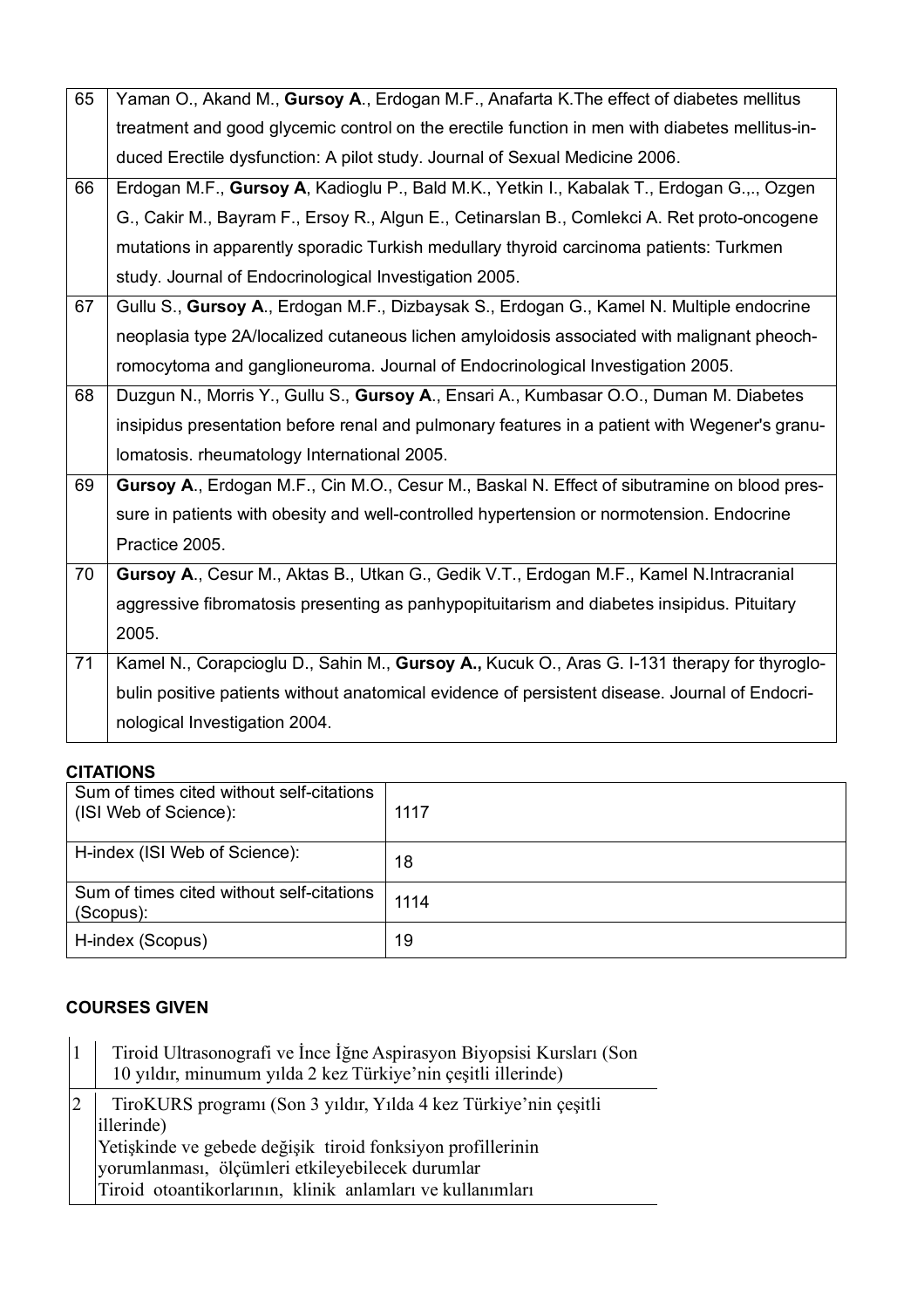### **THESES SUPERVISED**

| $\mathbf{1}$   | Hashimoto tiroiditli hastalarda diferansiye tiroid kanseri sıklığı                                         |
|----------------|------------------------------------------------------------------------------------------------------------|
| $\overline{2}$ | Hashimoto tiroiditi ve Graves hastalarının doğum zamanlarına gore<br>mevsimselliklerinin değerlendirilmesi |
| 3              | Nodüler guatr ve otoimmün tiroid hastalıklarında beningn meme patoloji-                                    |
|                | lerinin sıklığı                                                                                            |
| $\overline{4}$ | Glukoz metabolizması bozukluğunun tiroid volümü ile ilişkisinin<br>değerlendirilmesi                       |
| 5              | Gebelik döneminde değişen iyot ihtiyacına yaklaşım konusunda klinisy-                                      |
|                | enlerin bilgi, tutum ve davranışları                                                                       |
| 6              | Metformin kullanımının tiroid volüm fonksiyonlarına etkisi                                                 |
| $\tau$         | Benign ve malign tiroid hastalıkları ile glukoz metabolizma bozukluğu<br>arasında ilişki                   |
| 8              | Benign nodüler ve malign tiroid hastalıklarında metabolik sendrom ve<br>bileşenlerinin değerlendirilmesi   |
| 9              | Kolon polibi olan bireylerde insulin direnci ve nodüler ve difüz guatriliş-                                |
|                | kisi                                                                                                       |

#### **CONFERENCE PRESENTATIONS**

**1.** Asli Nar Demirer; Semra Ayturk; Neslihan Bascil Tutuncu; Alptekin Gursoy; Yucel Pak; Nilgun Guvener Demirag; Unresectable huge sternal and mediastinal metastasis of follicular thyroid carcinoma; radiotherapy as first-line and palliative therapy. The 10th European Congress of Endocrinology, Berlin 2008.

**2.** Mehmet Asik; Mustafa Sahin; Serap Arikan; alptekin Gursoy; Semra Ayturk; Okan Bakiner; Neslihan Bascil Tutuncu; Anti-BIP Levels on Hashimoto's Thyroiditis The 10th European Congress of Endocrinology, Berlin 2008.

**3.** Asli Nar Demirer; Yasemin Kemal; Neslihan Bascil Tutuncu; Alptekin Gursoy; Nilgun Guvener Demirag; Clinicopathological characteristics of thyroid cancer in patients on dialysis for end-stage renal disease. The 10th European Congress of Endocrinology, Berlin 2008.

**4.** Asli Nar Demirer; Ozlem Ozen; Aysegul Sengul; Neslihan Bascil Tutuncu; Alptekin Gursoy ; Nilgun Guvener Demirag; Cyclin A and B1 are overexpressed in thyroid cancers which had been operated for indeterminate, nondiagnostic, or suspicious fine-needle aspirate results. The 10th European Congress of Endocrinology, Berlin 2008.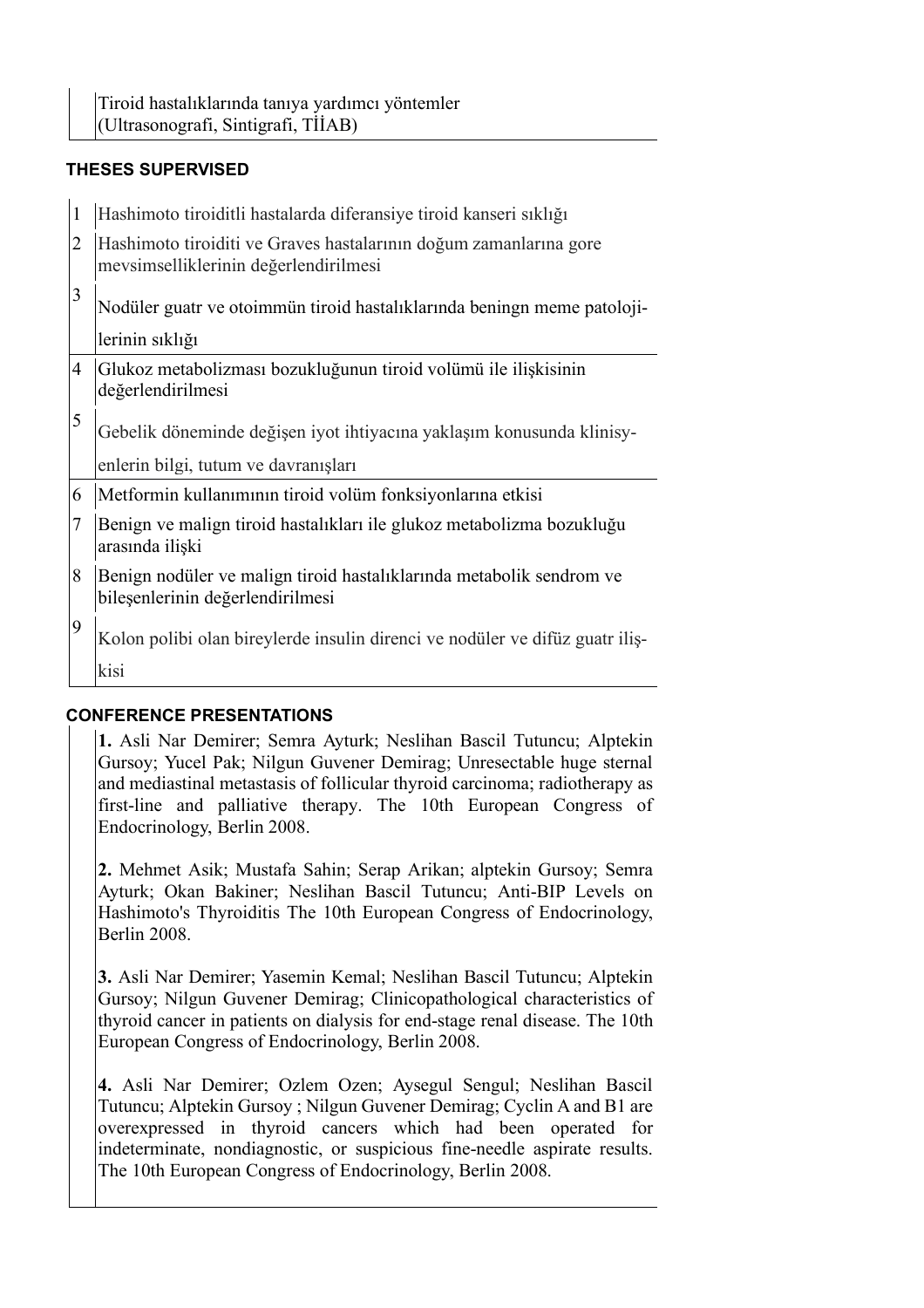**5.** Yilmaz, H., A. Gursoy, M. Sahin, N. Bascil Tutuncu ve Nilgun Guvener Demirag, "Comparison of Insulin Monotherapy and Combination Therapy with Insulin and Metformin or Insulin and rosiglitazone or Insulin and Acorbose in Type 2 Diabetes", The 9th European Congress of Endocrinology, Budapest, P46, 2007.

**6.** Gursoy, A., D. T. Ertugrul, M Sahin, N. Bascil Tutuncu, A. Nar Demirer ve N. Guvener Demirag, "The Analgesic Efficacy of Lidocaine/Prilocaine (EMLA) Cream during the Fine-Needle Aspiration Biopsy of Thyroid Nodules", The 9th European Congress of Endocrinology, Budapest, P305, 2007.

**7.** Gursoy, A., N. Bascil Tutuncu, A. Gencoglu, H. Yilmaz, A. Nar Demirer ve N. Guvener Demirag, "Radioactive iodine in the treatment of type 2 amiodarone-induced thyrotoxicosis", The 9th European Congress of Endocrinology, Budapest, P306, 2007.

**8.** Gursoy, A., A. Dogruk Unal, S. Ayturk, S. Karakus, A. Nur Izol, N. Bascil Tutuncu ve N. Guvener Demirag, "Polycythemia as the first manifestation of Cushing's disease", 12th Meeting of the European Neuroendocrine Association, Athens, Hormones, vol. 5, suppl. 1, 71, **2006.**

**9**. Bascil Tutuncu, N., M. Sahin, I. Anaforoglu, M. Asik, D. T. Ertugrul, H. Yilmaz, A. Gursoy ve N. Guvener Demirag, "Autoimmune thyroid disease patients may have different personality trait", 31<sup>st</sup> Annual Meeting of the European Thyroid Association, Naples, 141, 2006.

**10**. Gursoy, A., M. F. Erdogan ve G. Erdogan, "Significance of the RET proto-oncogene polymorphisms in Turkish sporadic medullary thyroid carcinoma patients", 31<sup>st</sup> Annual Meeting of the European Thyroid Association, Naples, 135, 2006.

**11**. Ertugrul, D., A. Gursoy, M. Sahin, A. Dogruk Unal, B. Pamuk, Z. Berberoglu, S. Ayturk, N. Bascil Tutuncu ve N. Guvener Demirag, "Brain natriuretic peptide levels in hyperthyroidism and hypothyroidism",  $31<sup>st</sup>$ Annual Meeting of the European Thyroid Association, Naples, 127, 2006.

**12**. Turhan, S., C. Tulunay, M. Ozduman Cin, A. Gursoy, M. Kilickap, I. Dincer, B. Candemir, S. Gullu ve C. Erol, "Effects of thyroxine therapy on right ventricular systolic and diastolic function in patients with subclinical hypothyroidism: a study by pulsed wave tissue Doppler imaging",  $31<sup>st</sup>$ Annual Meeting of the European Thyroid Association, Naples, 125, 2006.

**13**. Erdogan, M. F., C. Anıl, R. Altun, A. Gursoy ve N. Kamel, "Could nodule shape be a predictor for malignancy?", 31<sup>st</sup> Annual Meeting of the European Thyroid Association, Naples, 118, 2006.

**14**. Sahin, M., I. Anaforoglu, F. Ozer, D. T. Ertugrul, A. Gursoy, N. Bascil Tutuncu ve N. Guvener Demirag, "Fiber-enriched bread may effect TSH levels in hypothyroid patients receiving replacement therapy", 31st Annual Meeting of the European Thyroid Association, Naples, 105, 2006.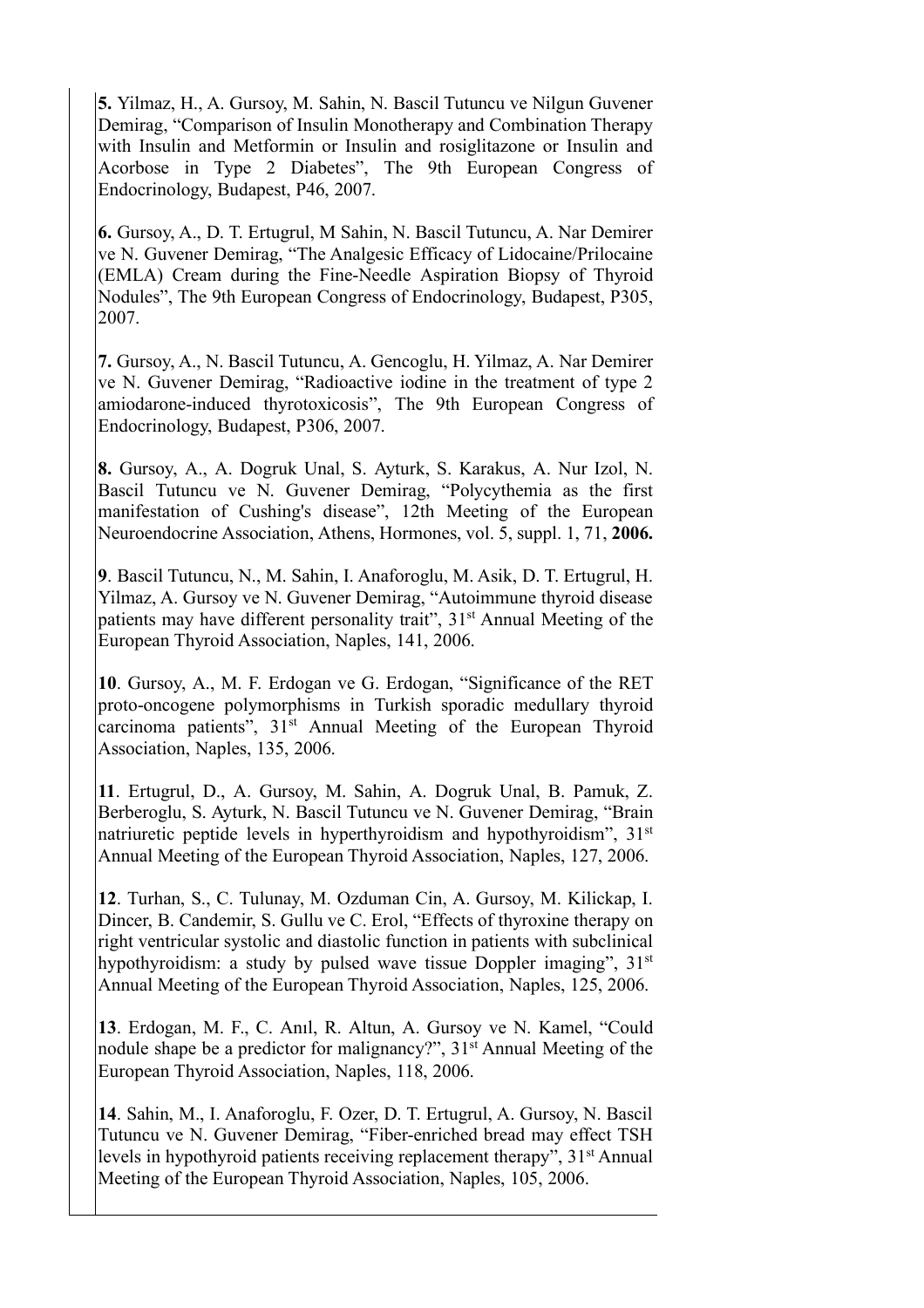**15**. Erdogan, M. F., A. Gursoy ve G. Erdogan, "**Natural course of benign tyroid nodules in a moderate to severe iodıne deficient area**", **13th International Thyroid Congress, Buenos Aires, Thyroid, Vol. 15, suppl. 1, 170, 2005.** 

**16**. Bozkirli, E, O. Bakiner, M. E. Ertorer, M. Sahin, K. Ozsahin, A. Gursoy, D. T. Ertugrul, A. Gokcel, N. Bascil Tutuncu ve N. Guvener Demirag, "The WHO obesity body mass index criteria; is it suitable for different ethnic groups?", The 7th European Congress of Endocrinology, Göteborg, 326, 2005.

17. Bakiner, O., E. Bozkirli, M. E. Ertorer, N. Baklaci, K. Ozsahin, A. Gursoy, A. Gokcel, N. Bascil Tutuncu ve N. Guvener Demirag, "Plasma adiponectin levels in metabolically obese normal weight subjects", The 7th European Congress of Endocrinology, Göteborg, 326, 2005.

**18.** Ozduman Cin, M., A. Gursoy, Y. Morris, .O. Aydıntug, N. Kamel ve S. Gullu, "Prevalence of antineutrophil cytoplasmic antibody in graves' patients treated with propylthiouracil", The 7th European Congress of Endocrinology, Göteborg, 247, 2005.

**19.** Sahin, M., A. Gursoy, M. Kulaksizoglu, N. Bascil Tutuncu ve N. Guvener Demirag, "Prevelance and prediction of malignancy within cytologically indeterminate thyroid nodules", The 7th European Congress of Endocrinology, Göteborg, 189, 2005.

**19.** Gullu, S., S. Bagislar, A. Gursoy, N. Baskal, N. Kamel ve T. Ozcelik, "CTLA4 A49G(Thr17Ala) is not associated with Hashimoto's thyroiditis in Turkish population", The 7th European Congress of Endocrinology, Göteborg, 182, 2005.

**20.** Ertugrul, D. T., B. Demirkiran, E. Bozkirli, M. Sahin, O. Bakiner, Z. Berberoglu, H. Yilmaz, M. Kulaksizoglu, N. Tanaci, A. Dogruk Unal, A. Gursoy, N. Bascil Tutuncu ve N. Guvener Demirag, "The Effect of Nateglinide In Type 2 Diabetic Patients On High Glycemic Index Diet", The 7th European Congress of Endocrinology, Göteborg, 86, 2005.

**21.** Ozduman Cin, M., A. Gursoy, Y. Bozkuş, F. Ekiz, M. F. Erdogan, N. Kamel ve S. Gullu, "Thyroid morphological and functional abnormality in type 2 diabetes mellitus", The 7th European Congress of Endocrinology, Göteborg, 77, 2005.

**22.** Ertugrul, D. T., M. Sahin, S. Ayturk, A. Dogruk Unal, O. Bakiner, E. Bozkirli, B. Pamuk, A. Gursoy, Z. Berberoglu, N. Bascil Tutuncu ve N. Guvener Demirag, "Mean Platelet Volume In Type 2 Diabetes Mellitus And Obesity", The 7th European Congress of Endocrinology, Göteborg, 75, 2005.

**23.** Bagışlar, S., A. Gursoy, N. Kamel, T. Ozcelik ve S. Gullu, "Skewed Xchromosome inactivation in autoimmune thyroid disorders", The 7th European Congress of Endocrinology, Göteborg, 58-59, 2005.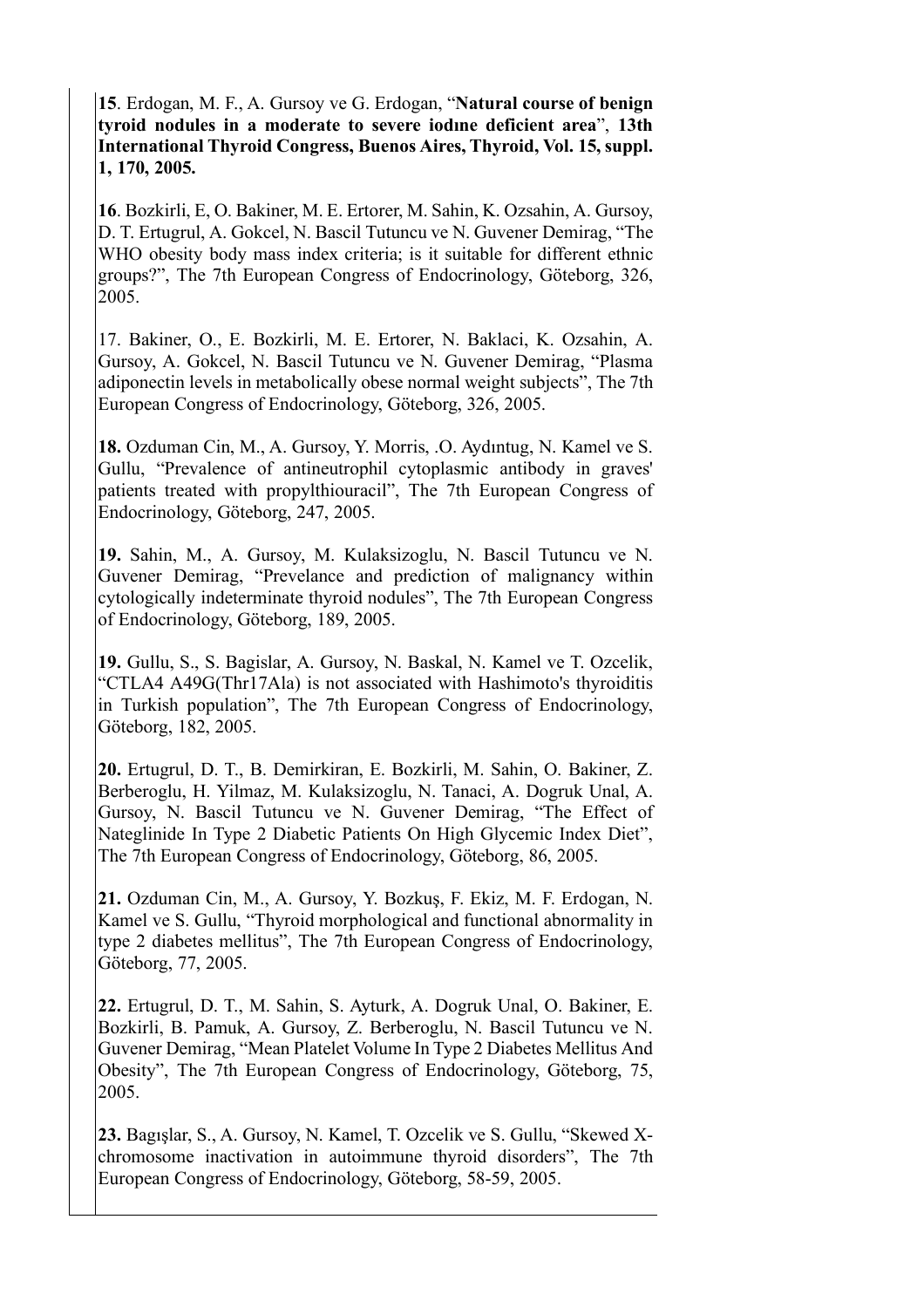**24.** Bagışlar, S., A. Gursoy, S. Gullu, E. Uz, C. Mustafa ve T. Ozçelik, "Evidence from autoimmune thyroiditis of skewed X-chromosome inactivation in female predisposition to autoimmunity", European Human Genetics Conference 2005, Czech Republic, European journal of Human Genetics, vol. 13, suppl.1, 283-284, 2005.

**25.** Yılmaz, A. E., M. Cesur, O. Kucuk, A. Gursoy, R. Emral R, D. Çorapçioglu, V. Tonyukuk, G. Aras ve N. Kamel, "Determination of the effect of propylthiouracil to radioiodine therapy in Toxic nodular goiter" 30<sup>th</sup> Annual Meeting of The European Thyroid Association (ETA), Istanbul, Turkish Journal of Endocrinology and Metabolism, vol. 8, suppl.1, 145, 2004.

**26.** Çorapçioglu, D., M. Cesur, O. Kucuk, A. E. Yilmaz, R. Emral, A. Gursoy, V. Tonyukuk, G. Aras ve N. Kamel, "Determination of the effect of propylthiouracil to radioiodine therapy in Grave's disease", 30th Annual Meeting of The European Thyroid Association (ETA), Istanbul, Turkish Journal of Endocrinology and Metabolism, vol. 8, suppl.1, 140, 2004.

**27.** Kulaksizoglu, M., M. F. Erdogan, A. Gursoy ve G. Erdogan, "Long term effects of elevated serum gastrin levels on basal and stimulated calcitonin levels", 30<sup>th</sup> Annual Meeting of The European Thyroid Association (ETA), Istanbul, Turkish Journal of Endocrinology and Metabolism, vol. 8, suppl.1, 125, 2004.

**28.** Ozduman Cin, M., A. Gursoy, Y. Morris, O. Aydintug, N. Kamel ve S. Gullu, "Prevalence of Antineutrophil Cytoplasmic Antibody in Grave's patients treated with propylthiouracil",  $30<sup>th</sup>$  Annual Meeting of The European Thyroid Association (ETA), Istanbul, Turkish Journal of Endocrinology and Metabolism, vol. 8, suppl.1, 69, 2004.

**29.** Gursoy, A., M. Ozduman Cin, N. Kamel ve S. Gullu, "Which TSH level should be sought in patients taking L-thyroxine replacement therapy?",  $30<sup>th</sup>$ Annual Meeting of The European Thyroid Association (ETA), Istanbul, Turkish Journal of Endocrinology and Metabolism, vol. 8, suppl.1, 63, 2004.

**30.** Erdogan, M. F., A. Gursoy, G. Ozgen, M. Çakir, F. Bayram, R. Ersoy, E. Algun, B. Çetinarslan, A. Comlekçi, P. Kadioglu, M. K. Balci, I. Yetkin, T. Kabalak ve G. Erdogan, "Ret protooncogene mutations in apparently sporadic Turkish medullary thyroid carcinoma patients: TURK-MEN study", 30<sup>th</sup> Annual Meeting of The European Thyroid Association (ETA), Istanbul, Turkish Journal of Endocrinology and Metabolism, vol. 8, suppl.1, 52, 2004.

**31.** Gursoy, A., M. Cesur, I. Uruc, M. F. Erdogan, V. Tonyukuk Gedik ve N. Kamel, "Eosinophilic granuloma presenting as panhypopituitarism and diabetes insipidus",.8th International Pituitary Congress, New York, 60, 2003.

**32.** Gursoy, A., M. Cesur, B. Aktaş, G. Utkan, , V. Tonyukuk Gedik, M. F. Erdogan ve N. Kamel, "Intracranial aggressive fibromatozis presenting as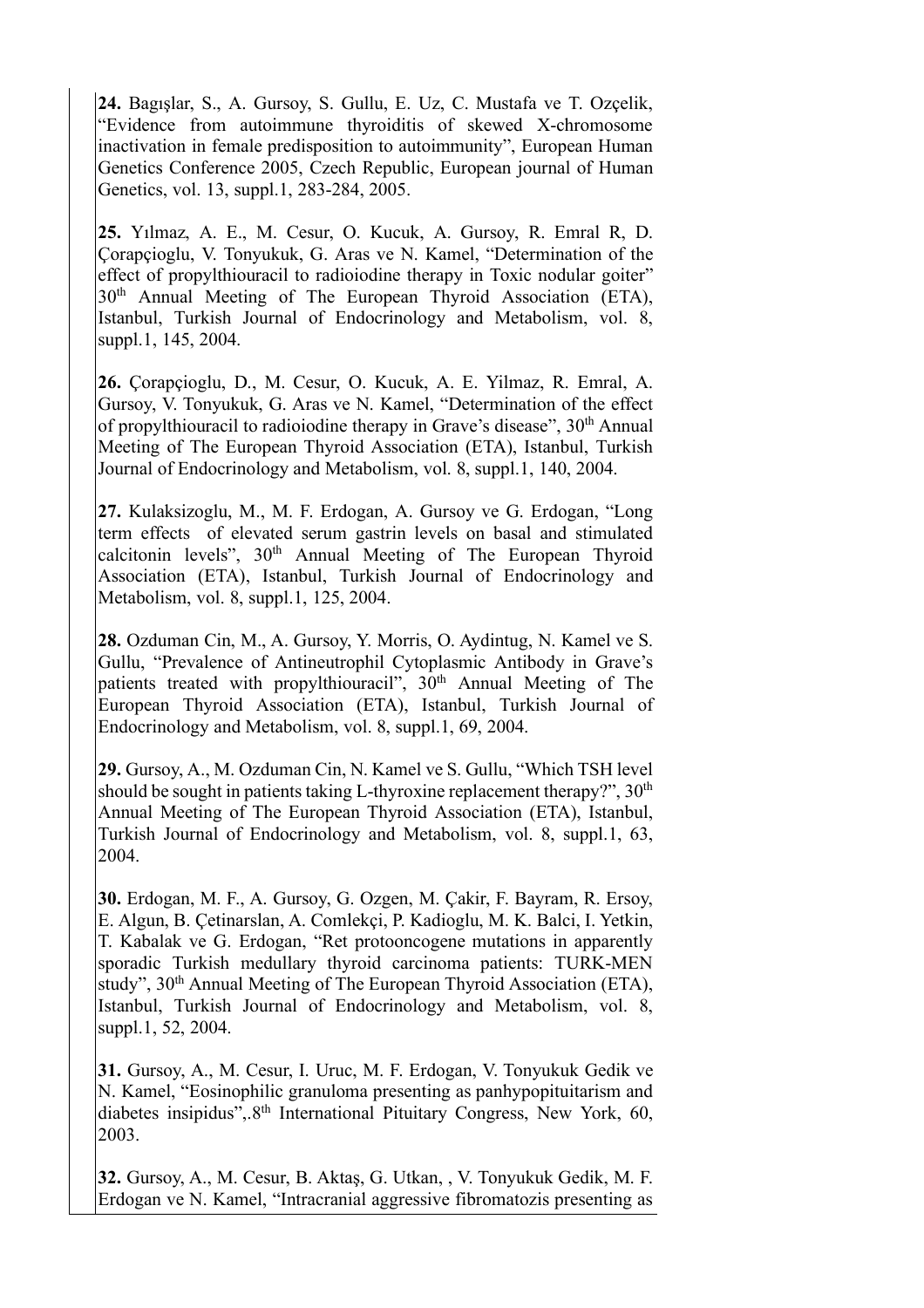panhypopituitarism and diabetes insipidus",.8th International Pituitary Congress, New York, 59, 2003.

**33.** Gursoy, A., M. F. Erdogan, N. Başkal ve G. Erdogan, "Sibutramine has no short-term effect on blood pressure", 12<sup>th</sup> Annual Meeting and Clinical Congress of The American Association of Clinical Endocrinologists, San Diego, 324-325, 2003.

**34.** Erdogan, M. F., A. Gursoy, S. Gullu, W. Hoppner, N. Kamel, S. Aydıntug ve G. Erdogan, "Eight Turkish MEN 2A families due to exon 11 codon 634 mutations of the ret proto-oncogene",  $6<sup>th</sup>$  European Congress of Endocrinology, Lyon, P0852, 2003.

**35.** Erdogan, M. F., A. Gursoy, N. Baskal, M. Kulaksizoglu ve G. Erdogan, "Short-term treatment with orlistat and sibutramine",  $6<sup>th</sup>$  European Congress of Endocrinology, Lyon, P0561, 2003.

**36.** Kamel, N., D. Çorapçioglu, O. Kucuk, A. Gursoy, M. Sahin ve G. Aras. "Efficacy of high therapeutic doses of iodine-131 in patients with differentiated thyroid cancer having detectable serum thyroglogulin and negative whole body diagnostic scan", 6<sup>th</sup> European Congress of Endocrinology, Lyon, P0222, 2003.

**37.** Gursoy, A., M. F. Erdogan, M. Ozduman Cin, N. Başkal ve G. Erdogan, "Sibutramine has no impact on blood pressure in hypertensive and normotensive adults" NAASO'S 2003 Annual Meeting, Florida, Obesity Research, vol. 11, suppl.1, 25, 2003.

**38.** Kamel, N., S. Gullu, O. Koseogluları ve A. Gursoy, "Isolated office hypertension and target organ damage" 12<sup>th</sup> Balkan Congress of Endocrinology, Thessaloniki, 27, 2003.

**39.** Gullu, S., A. Gursoy, M. F. Erdogan, R. Anadol ve G. Erdogan, "Multiple Endocrine Neoplasia Type 2A and Localized Cutaneous Lichen Amyloidosis (CLA)" Eigth International Workshop on Multiple Endocrine Neoplasia, Michigan, 47, 2002.

**40.** Erdogan, M. F., A. Gursoy, S. Dizbay Sak ve G. Erdogan, "Throidectomy Should Precede Conversion of a Basal or Stimulated Serum Calcitonin Level to a Pathological Level in Codon 634 Mutations" Eigth International Workshop on Multiple Endocrine Neoplasia, Michigan, 43, 2002.

**41.** Erdogan, M. F., B. Gulec, A. Gursoy, M. Pekcan, O. Azal, O Gunhan ve A. Bayer, "MEN 2B Presenting with PseudoHirschprung's Disease", Eigth International Workshop on Multiple Endocrine Neoplasia, Michigan, 42, 2002.

**42.** Erdogan, M. F., A. Gursoy, S. Gullu, N. Kamel, S. Aydintug, G. Erdogan ve W. Hoppner, "Eight Turkish MEN 2A families due to exon 11 codon 634 mutations of the ret proto-oncogene", Eigth International